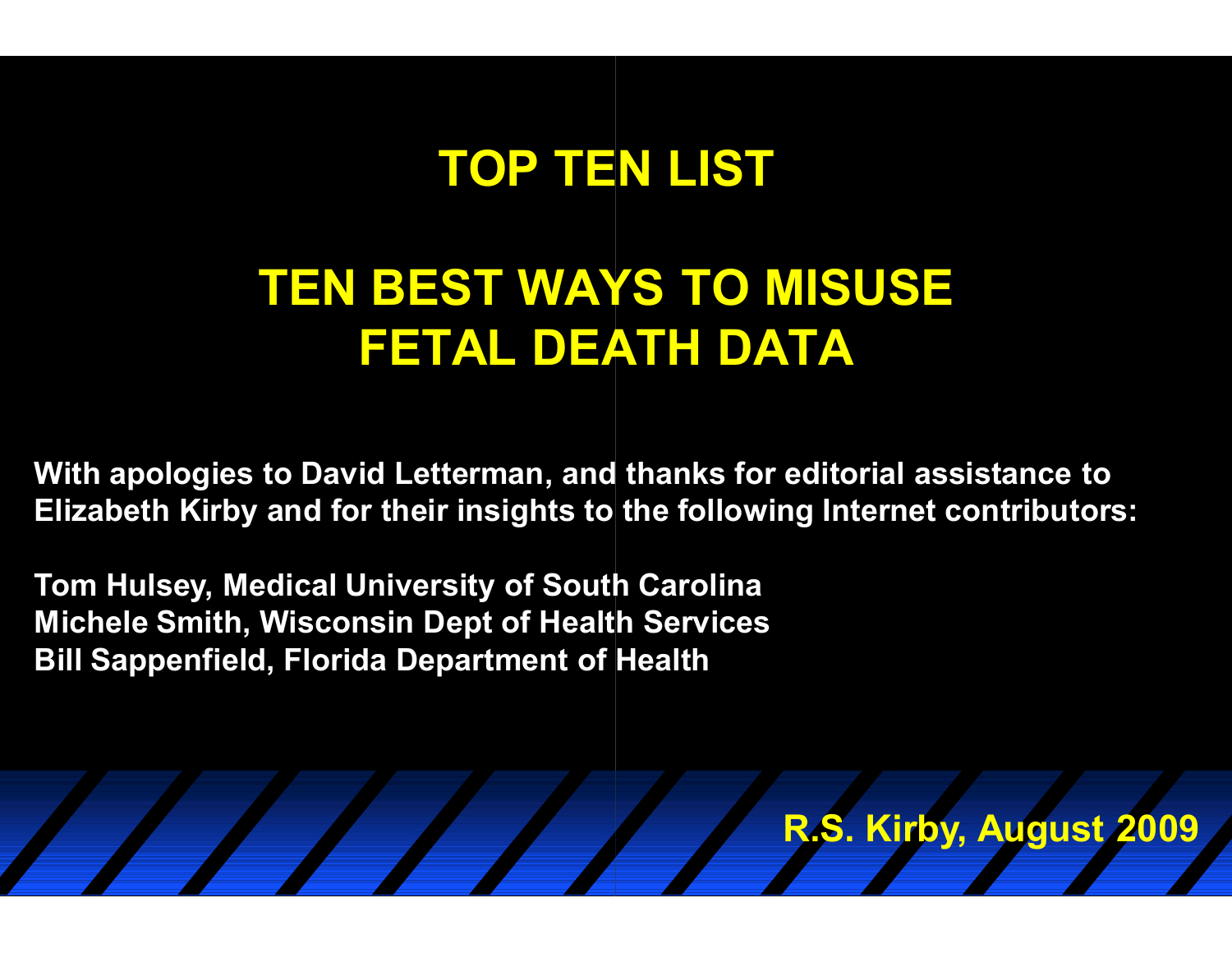**They say 'timing' is everything is everything – but does it really matter for fetal deaths?**

**Don't analyze the data by whether the event occurred antepartum or intrapartum, or better yet, don't even collect this information.** 

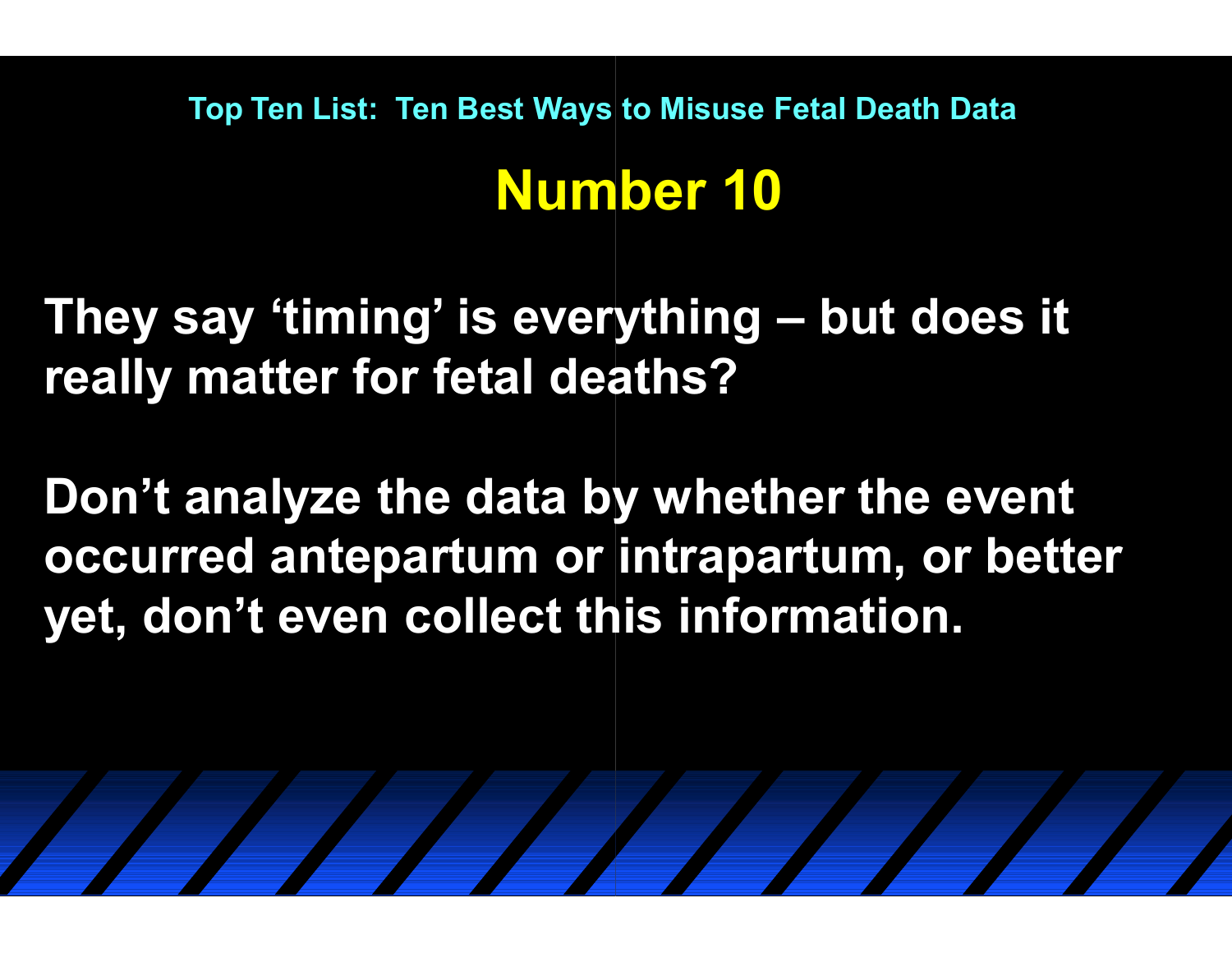**"Less is Better"**

**Collect less information than is necessary to understand the context of any given record.** 

**This helpful hint, taken from the 'Ten Best Ways to Ensure a Bad Helpful Database', is especially useful in this context, as it has been followed religiously by American vital statisticians for almost a century.**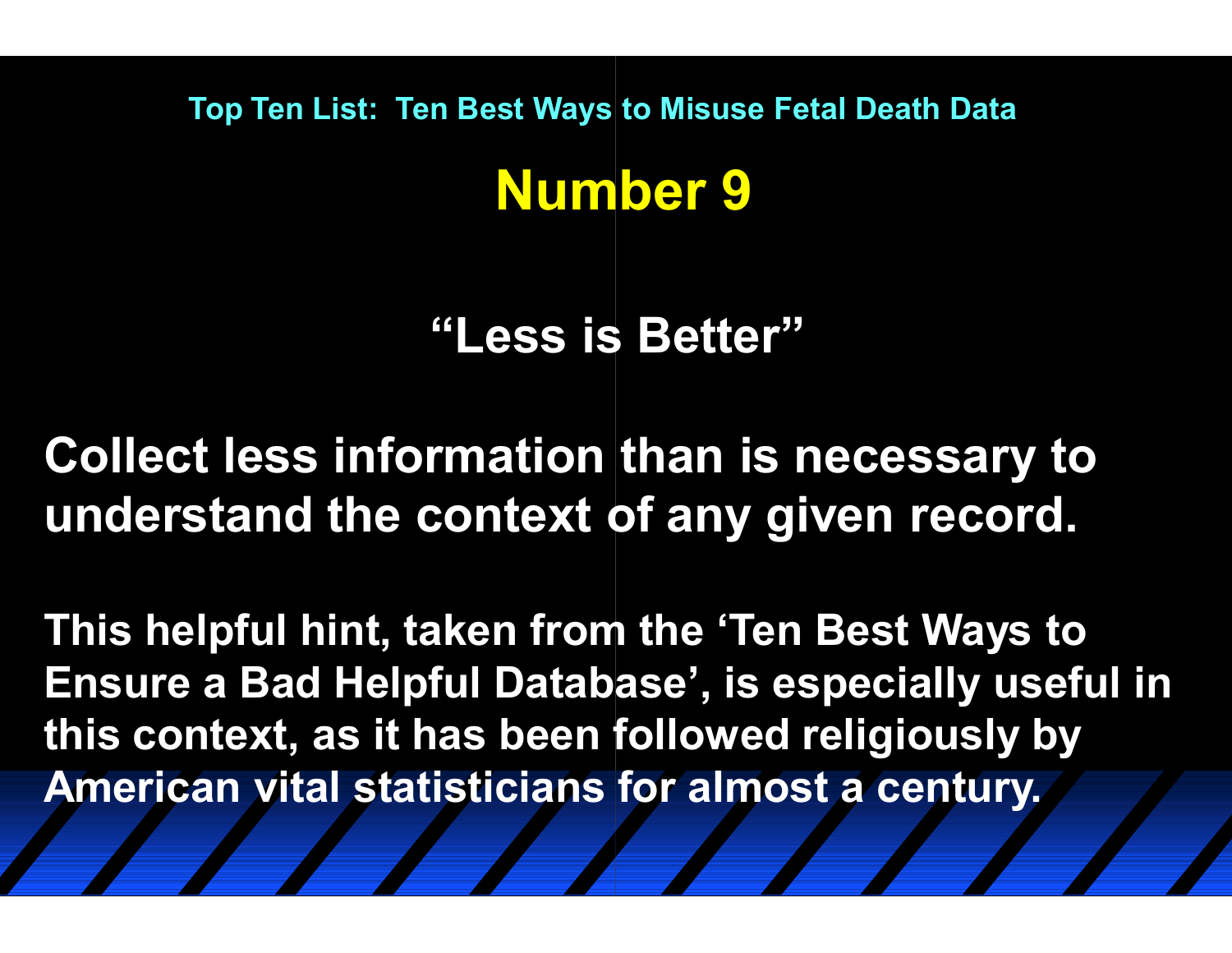### **Number 8**

**Tabulate the fetal deaths only by birth weight, excluding all macerated antepartum deaths antepartum deaths these events are not relevant because it is difficult to obtain stable weight estimates.** 

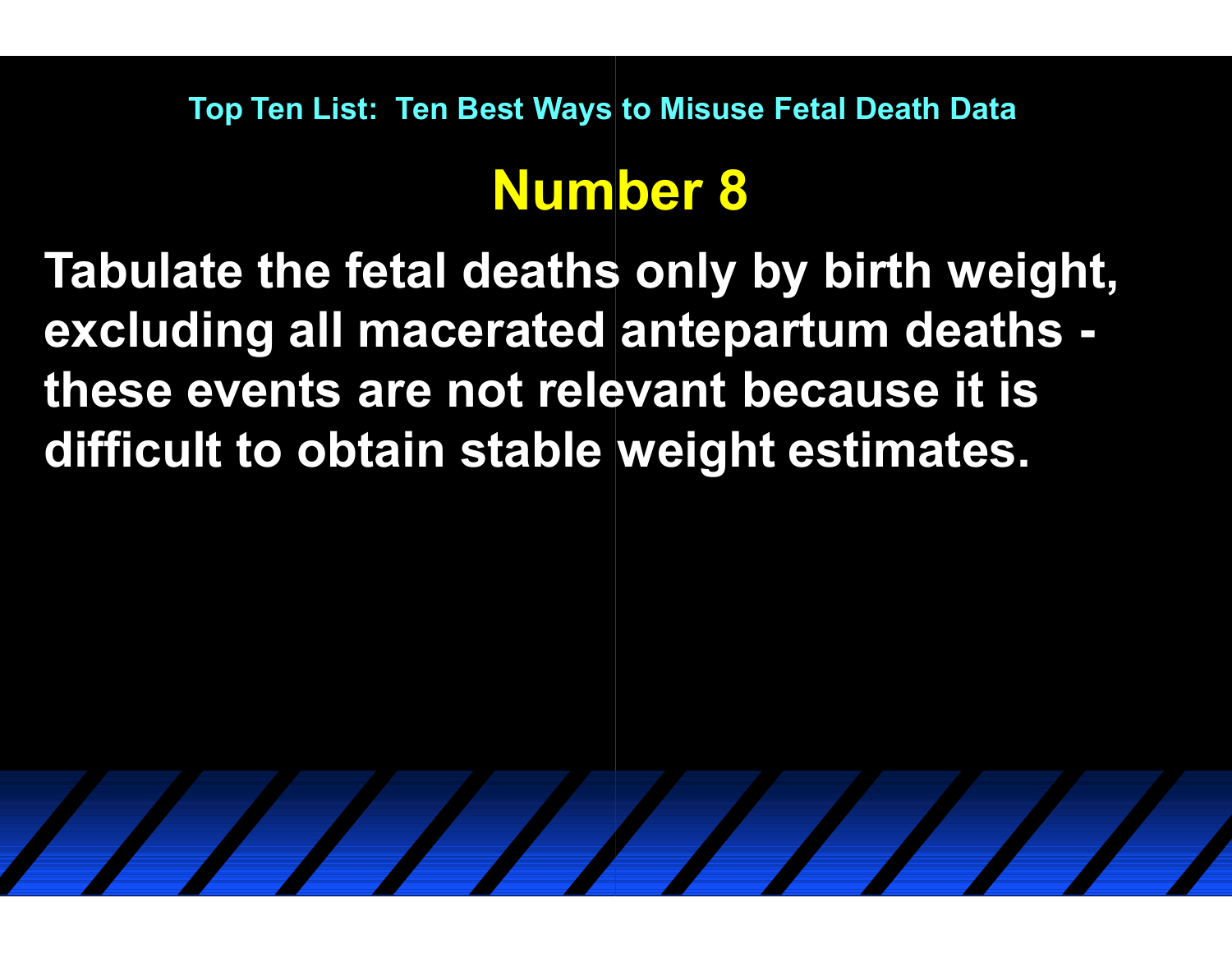**Top Ten List: Ten Best Ways to Misuse Fetal Death Data** 

### **Number 7**

In gestation-specific analyses, always compare **fetal deaths of a given gestational age to live born deliveries of the same gestation. This is a valid comparison. ist: Ten Best Ways to Misuse Fetal Death Data**<br> **Specific analyses, always compare<br>
of a given gestational age to live<br>
es of the same gestation. This is a<br>
rison.<br>
at-risk denominator is too** 

**The fetuses-at-risk denominator is too complicated to explain to lay audiences such as MCH directors or state health officers.**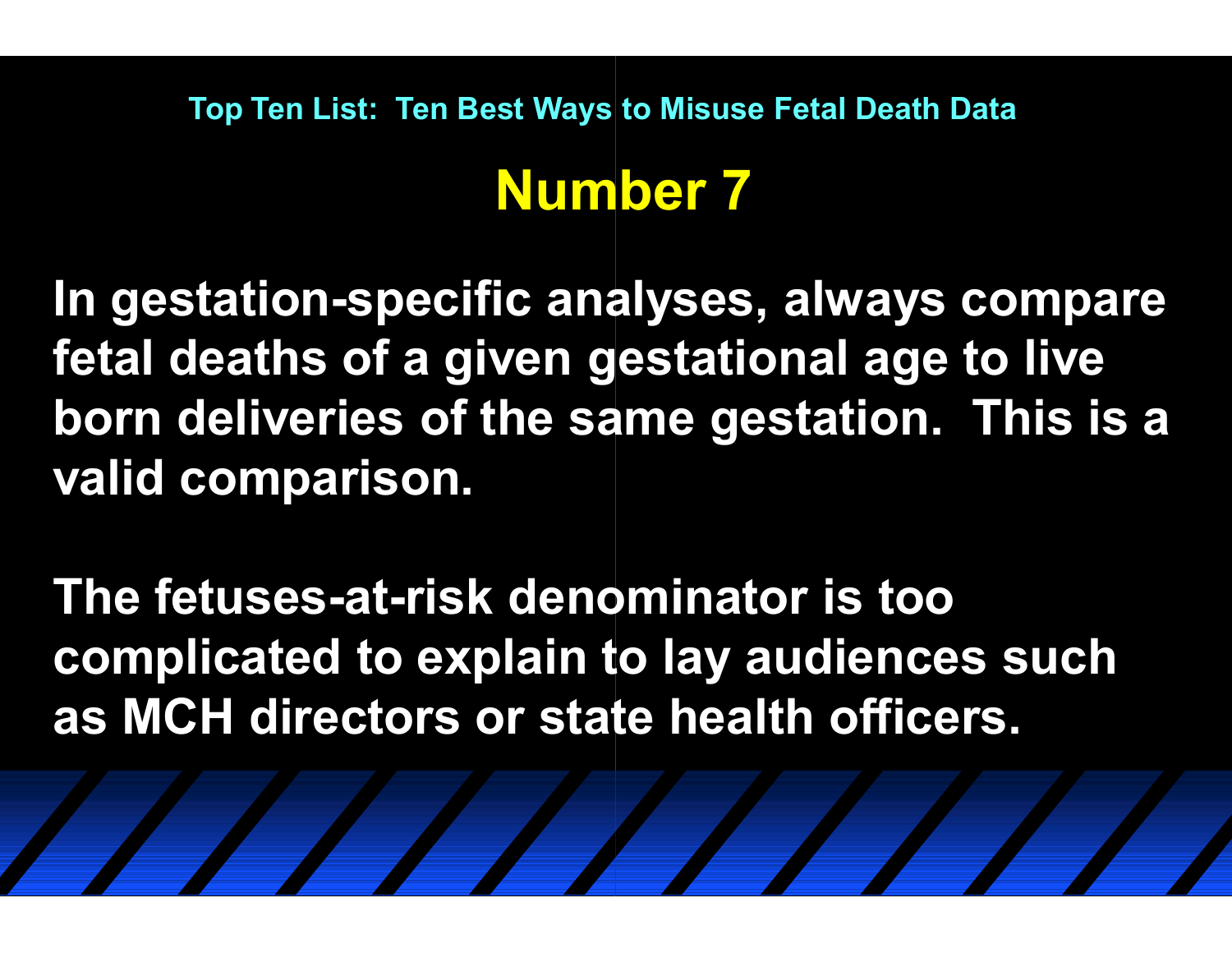**Accept all reported fetal deaths as valid cases.** 

**No one would ever misreport a fetal death as a live birth, or vice versa. All deliveries with 1, 5, and 10 minute Apgar scores of 0 should be reported as live births, and infant deaths.** 

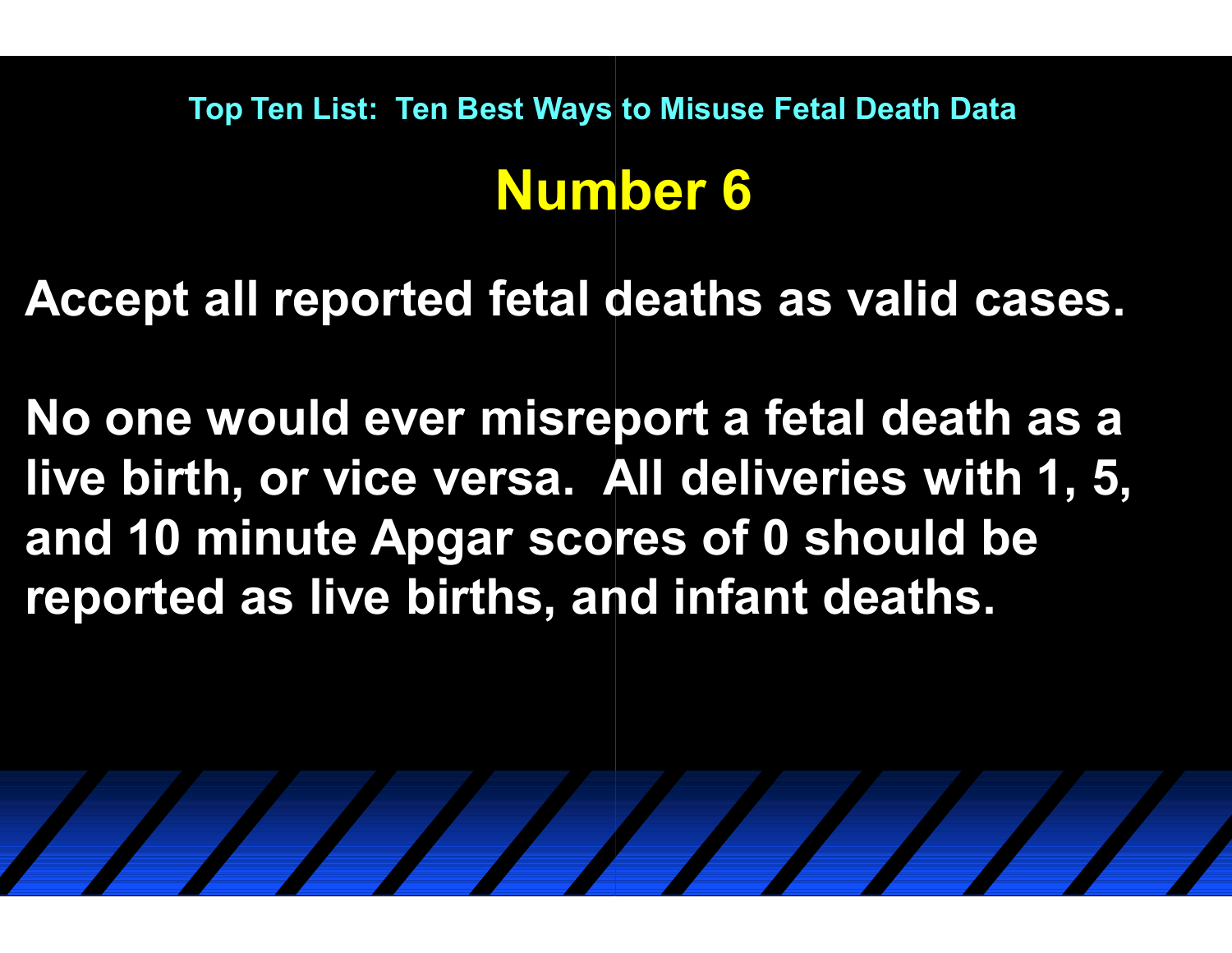# **Number 5**

**No one cares about causes of fetal death. Everyone knows most fetal deaths are due to prematurity, respiratory distress, or lethal congenital anomalies like polydactyly or hemangioma.** 

**If, as an analyst, you are asked to tabulate the leading causes of fetal death, be sure to have 'unknown' as the first line in the table, as it has the highest frequency.**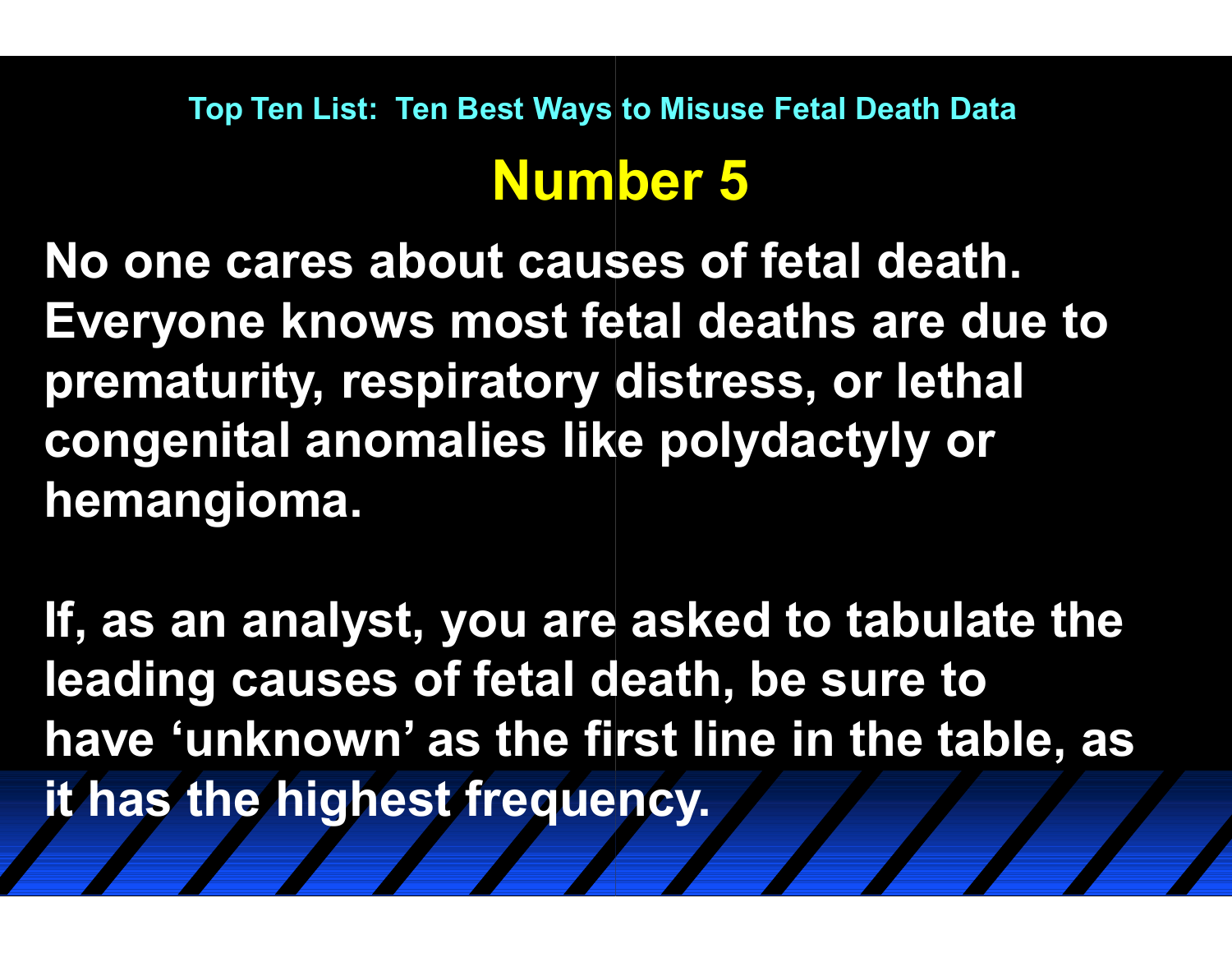# **Top Ten List: Ten Best Ways to Misuse Fetal Death Data**

### **Number 4**

Top Ten List: Ten Best Ways to Misuse Fetal Death Data<br> **Number 4**<br>In population-based record linkage projects, **any fetal death that does not link directly to a hospital discharge record should be removed from the analysis.** 

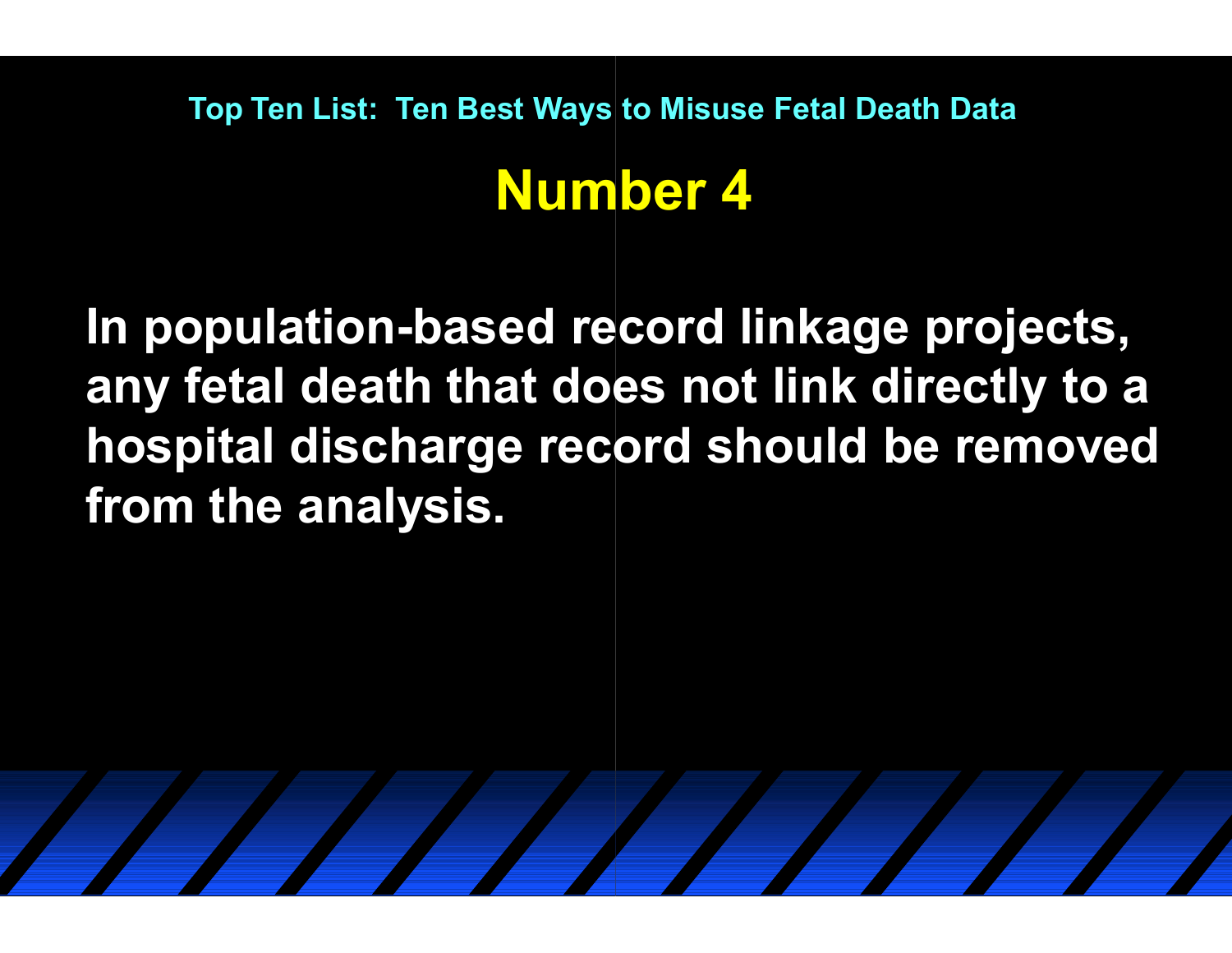### **Number 3**

**In building a data warehouse, include birth certificates, but not fetal deaths.**

**They are not alive, and don't need services (other than, of course, postmortem, bereavement and genetics counseling), and they definitely aren't eligible for Medicaid or SCHIP. Since MCH programs aren't interested in these events, why waste public funds studying them?**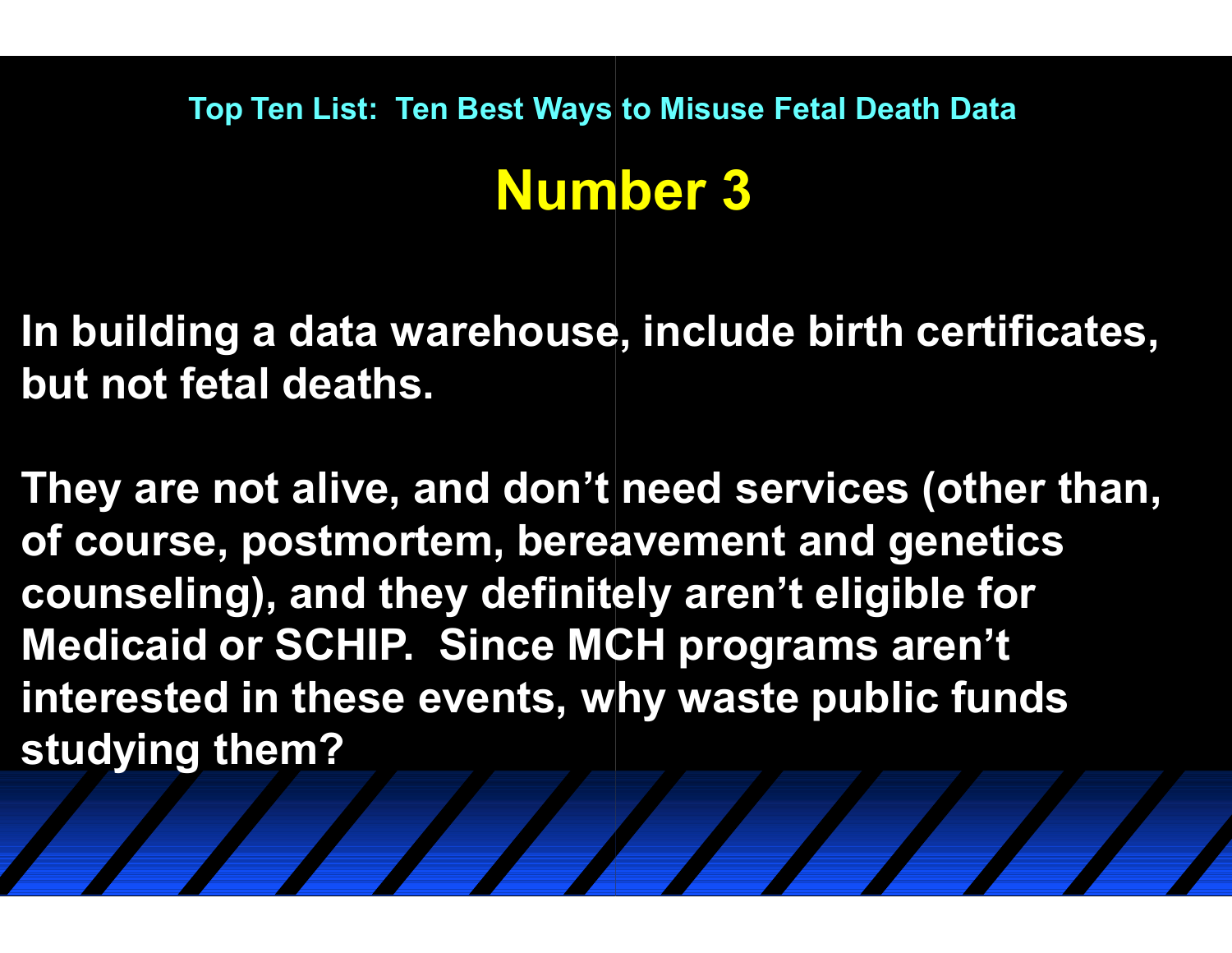# **Number 2**

**Don't tell anyone that the fetal death dataset exists at all.** 

**After all, since no one is interested in it, if no one knows about it, no one will ask to use it. The will make FIMR and PPOR programs much easier in operation too.** 

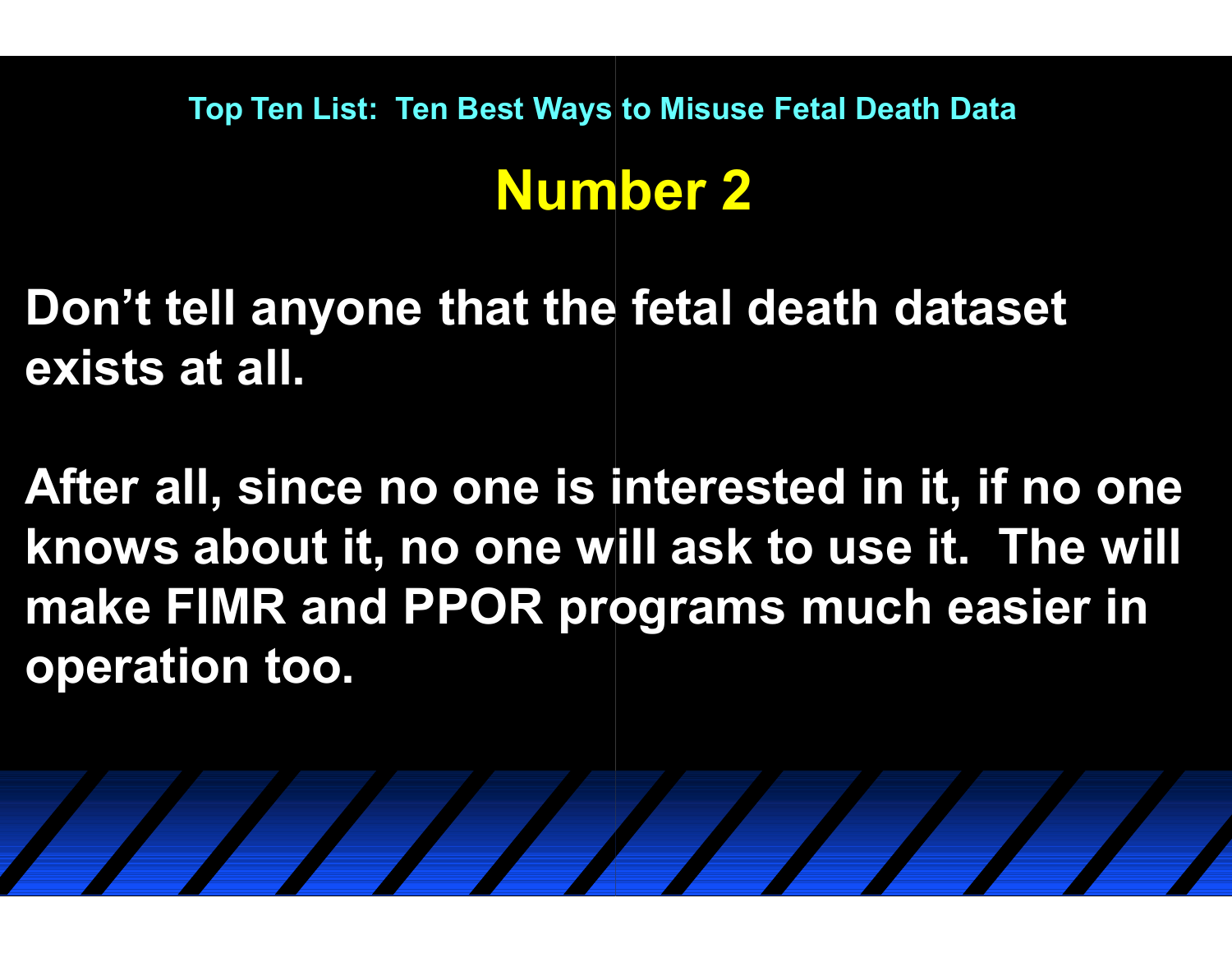### **Number 1**

**Marshal advocates around the nation to cajole state legislatures into passing bills creating "Certificates of Fetal Death", thereby requiring dual systems of registration and sufficient confusion to ensure that little attention is paid to data quality in the vital registration process.**